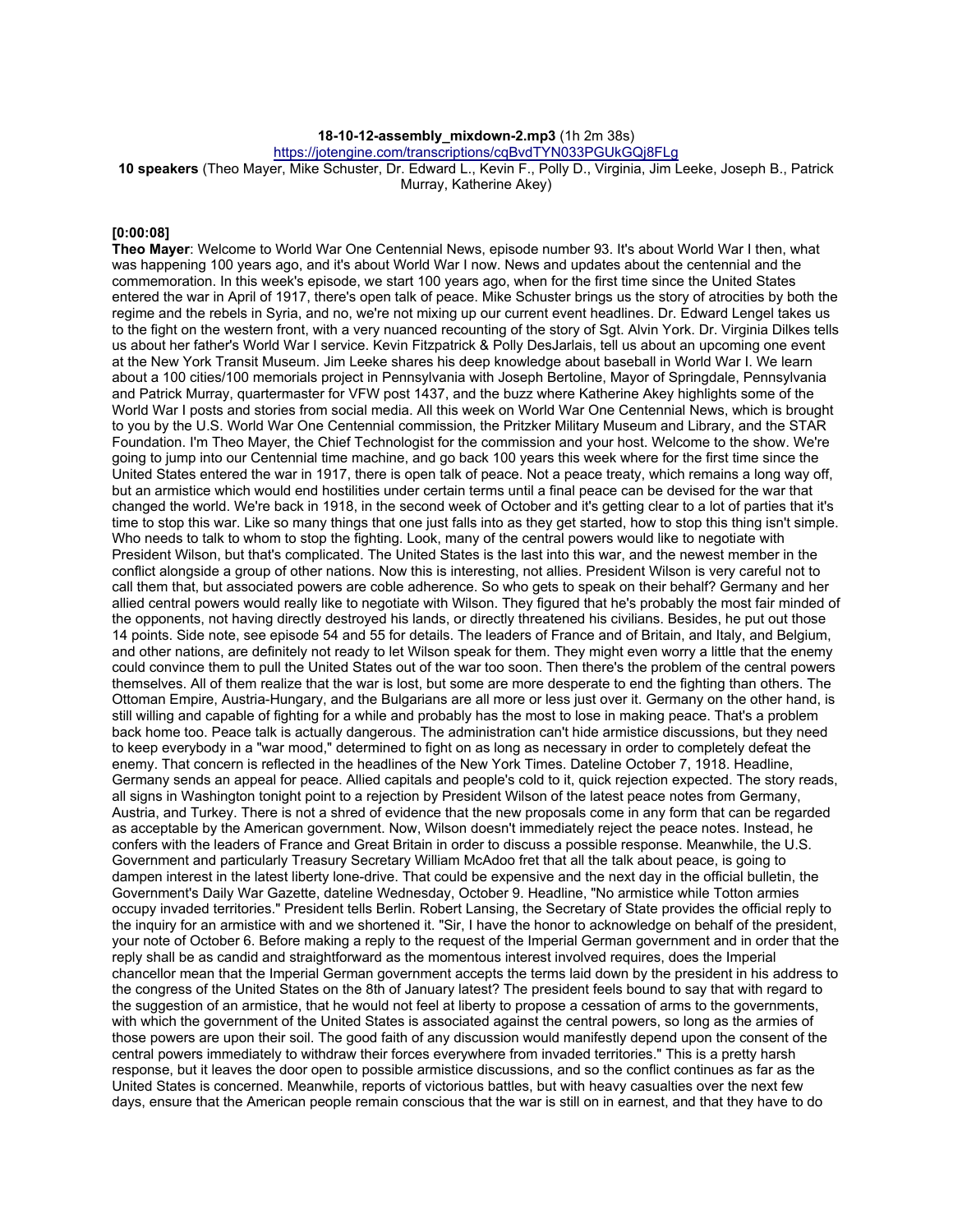their part to support it. Then a few days later, Germany replies to Wilson, but it doesn't generate any real enthusiasm. Dateline, October 13, 1918. Headline, Germany says she accepts Wilson's terms. Is ready to evacuate to gain an armistice. Reply rouses no enthusiasm in Washington. The story reads, "While the German response indicates compliance with the general principles laid down by the president, the communication leaves the details open in a manner which might negate the aims for which the American and allied governments are fighting. It can be stated without qualification, that the note from Germany is not regarded in well-informed quarters as frank and straight forward." Now although Turkey and soon Austria-Hungary would send even more conciliatory messages to Wilson, the administration and the public's mood remains all for war. Again from the New York Times on the following Monday, dateline, October 14, 1918. The headline reads, look for rejection of the German offer. Allied capitals oppose armistice plan. So for the foreseeable future, the fighting would go on at least for a while. A hundred years ago this week in the war that changed the world. Over the past few years, Syria and it's seemingly endless conflict between the Assad regime and rebelling forces have been in the news. Most of us don't really understand what's going on except that there are major western nations involved, and the conflict is causing incredible human suffering by the Syrian people. 100 years ago, it wasn't that different. Then the Ottoman empire and their allies, the Germans, are the ruling regime that have held the region for years. Meanwhile, the British and Indian forces now aided by an Arab rebel force, have been finding in the region throughout World War I. They are now pushing the Turks and Germans back in retreat, but they don't go quietly. This week, Mike Schuster, former NPR correspondent and curator for the Great War project blog, brings us a story of terrible massacre, and reprisal in those waning days of the war. A note of caution, the report contains graphic descriptions of violence that may be unsuitable for younger listeners.

# **[0:10:01]**

**Mike Schuster**: Thank you Theo. The headline reads, Horrible massacre in Syria. Scenes of unspeakable violence. Women and children unspared, massacre begets massacre. The special to the Great War project. Horrible developments these days a century ago in the Middle East in the last days of September a century ago, scenes of terrible violence. The British General, Edmund Allenby is leading his cavalry forces out of Palestine across the Golan Heights into Syria. Turkish and German forces murdered several hundred Arab women and children, according to historian Martin Gilbert, in an active cruel defiance for the successful harassment by the forces of the Arab revolt. On the following day reports, Gilbert's September 28th at Daraa in central Syria, where thousands of Bedouin had joined the Arab forces, wounded Turkish soldiers and prisoners were murdered as a reprisal arousing violent anti Arab feeling. Indian troops fighting under the British entered the town while the massacres were taking place. According to historian Gilbert, Arabs murdered in cold blood every Turk they came across. That was the brief note in the Fourth Cavalry Division summary of events. Slowly, the real details of the massacre emerge. The scenes are from the village of Tafas. British soldiers reached the village and discover the violence still fresh. Everywhere were bodies, reports historian Scott Anderson. Many hideously mutilated, girls and women obviously raped before being killed. Among the British soldiers who arrived in Tafas is the British officer and leader of the Arab revolt, T. E. Lawrence. In particular, reported Lawrence, he was to remember the sight of a naked pregnant woman. The details are too gruesome and horrible to report. Now surprisingly, Arab leaders who come from Tafas are with the British, and are shocked by the scenes of horror. One, the head man from Tafas at the site of his ruined village gave a horrible cry, reports Lawrence. Wrapped his head cloth about his face, puts spurs to his horse and galloped it full speed into the midst of the retiring Turkish column, and fell his self and his mayor riddled with machine gun bullets among their lance points. Lawrence instructs his lieutenants to take no prisoners. The Best of you brings me the most Turkish dead, massacre begets massacre, and it's not clear where the cycles of killing will stop. What ensued over that long day of September, 27th, reports history Anderson, was a merciless and one sided slaughter. Quite quickly, the attacking Arabs separated the fleeing Turkish column of 2,000 to three isolated sections then set to annihilating them one by one. Any Turkish or German who fell out wounded, or tried to surrender was swiftly cut down. Soon the pursuing Arabs were joined by villagers along the way, eager to strike against their oppressors of the past four years, writes Lawrence, just days after the massacres. Then we turned our machine gun on the prisoners that were taken, and made an end of them. That's the news from the Great War project, a century ago.

# **[0:13:27]**

**Theo Mayer**: Mike Schuster is the curator for the Great War project blog. The link to his post is in the podcast notes. This week for America emerges, military stories from World War I, Dr. Edward Lengel brings us a detailed and graphic account of the actions that earned Sgt. Alvin York, the medal of honor in 1918. If you've not heard the story before, Ed's recount is particularly engaging, providing a lot of nuance that I personally hadn't heard before. Again, a note of caution that this story contains descriptions of graphic violence that may be unsuitable for younger listeners.

#### **[0:14:01]**

**Dr. Edward L.**: 100 years ago on October 8th, 1918, Corporal Alvin C. York stood with a group of doughboys from the 82nd all American division, guarding a group of German prisoners they had just captured in the Argonne forest. None of them realized that an enemy machine gun nest held them under observation from a nearby ridge, or that the German gunners were so trigger happy that they had no compunctions about shooting down their own men. In the moments that followed, York performed deeds that lead others to call him a hero. He just saw it as duty. The machine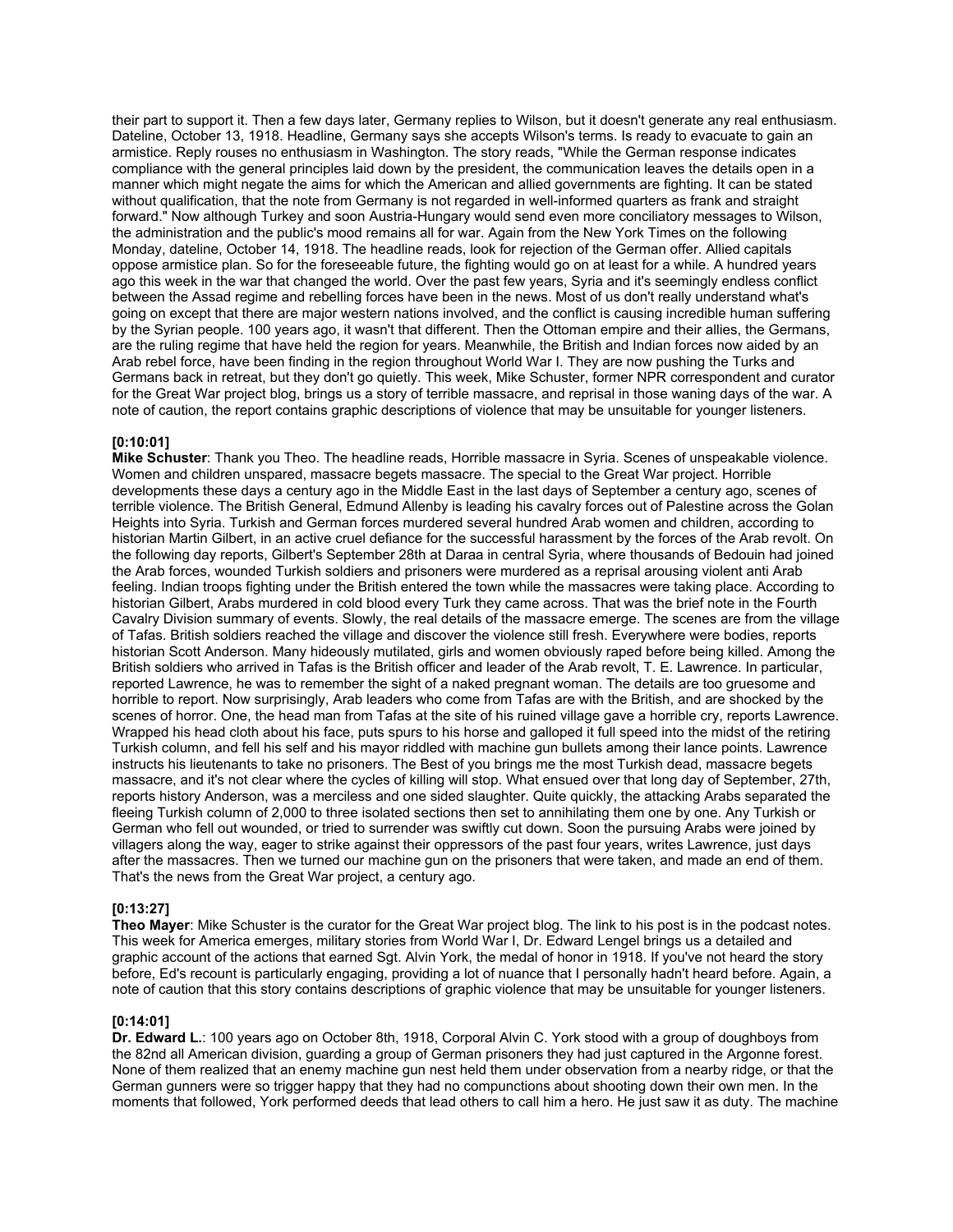gun opened fire sending out a stream of bullets, that tore into American soldiers and German prisoners alike. York's closest friend, with whom he had spent long hours studying the Bible, collapsed before his eyes in a massive blood and rags. His uniform torn nearly off his body. Several other soldiers fell and everyone hit the ground. York took cover, then let his instinct guide him about what to do next. He was a woodsman from beautiful remote Fentress County, Tennessee. His people love storytelling, good food, fellowship and music. They were strong in their faith, but they also understood violence. Nothing could intimidate them, or York. Dashing from cover to cover, York walked uphill until he could look down on the German machine gun nest. Gun pits filled with riflemen surrounded it, and the enemy infantry remained unaware of the single American soldier who had gained their flank. On slinging his rifle, York took aim and fired at the Germans one at a time. Each bullet found its mark in a head or neck, and the soldiers slumped dead in their pits, one at a time. By the time the Germans located their tormentor, it was already too late. He just kept picking them off. York killed and killed and killed again, until they were near 20 dead Germans. The machine gun barrel drooped down to the ground, and the hillside fell silent. As York paused and began heading back for the clearing, a group of Germans debushed from a nearby trench, and charged him with fixed bayonets. A later story one that York picked the Germans off like Turkeys back to front, as they obligingly ran toward him in single file but at the time, York didn't think much about it. He just dropped his rifle, pulled out his 45 pistol and killed, killed and killed. Other Americans fired at the Germans too, and helped to break up the attack. The German platoon leader fell in front of York, a bullet in his gut, shrieking in agony. York wasn't near done, but Lieutenant Vollmer, the senior German officer couldn't take anymore. Taking his life in his own hands to save those of his men, Vollmer stood up and approached York. He was lucky the American didn't turn around and shoot him between the eyes, but though York pointed his pistol at the lieutenants head, he kept his fingers still on the trigger. "If you don't shoot any more," Vollmer begged in thickly accented English, "I will make them give up." York didn't drop his gun. His staring eyes held all the hard bitten toughness and cruelty of the Scots-Irish guerrilla fighters of the Tennessee hills. York told Vollmer, he had better do what he said and held his gun straighter, his gaze steady to reinforce the sentiment. If the German has so much as flinched, he would have perished on the spot. Vollmer carefully reached into his tunic, pulled out a whistle and blew. There was tense silence for a moment as the lieutenant shouted in German. Of course, York couldn't understand a word. As shapes emerged from the trees above him to reveal German soldiers one after another, hands in the air, York kept his pistol pointed at Vollmer's head. Then as the remaining doughboys rose and lifted their guns, York backed off a little and pointed his pistol at the newcomers. His face still set hard and staring. One German soldier tried to be a hero. He had concealed a grenade behind his back and when he got close, he threw it at the pistol wielding American Corporal. York didn't even duck. The grenades sailed past his head, and exploded behind him. Several Germans and Americans screamed, but York didn't hear them. He was too busy pumping bullets into the grenade thrower's head. There was no more resistance after that. A strange procession assembled to depart the Aregonne. Still suspicious, York kept the Vollmer and another German officer at the front of the column, his pistol pointed menacingly at their backs. The rest of the Germans followed behind in columns of twos, carrying the wounded and guarded by the other doughboys. Before they left, Vollmer asked York how many men he had. "I have plenty." The Tennessee snapped. When the American hesitated over which route to take back to his own lines, Vollmer suggested they turn North. York promptly chose to take the opposite way close to the one he had taken into the woods. As the men moved out, another German platoon appeared on the Americans leveled their rifles. Misjudging the number of doughboys guarding the column, the Germans dropped their guns and surrendered. Later, another detachment led by German lieutenant appeared and deployed for a fight. York shoved his pistol at the base of Vollmer's spine and held it steady. "Tell them to surrender." He ordered or he would kill the lieutenant and all of them too. Knowing he would be the first to go down with his guts blown out in any fight, Vollmer talked his comrades out of the woods and convinced them to join the captives. All except one, a boy who refused to drop his gun. York shot him to death. He didn't think about it, until later. As he approached the treeline, York judged that the direct approach was the best and let his column right out into the open. The rest of the battalion must've wondered why the German held hill had gone quiet, but didn't do anything about it until the strange column appeared before their eyes, and the doughboys prepared to open fire, but they didn't. Maybe they were alert or just two days than tired. Harassed only by occasional German artillery shells, the Americans and their prisoners made it across the clearing without incident. York took them up to the first American officer he saw, a lieutenant, saluted and presented his prisoners. The lieutenant asked how many prisoners he had in tow. "Honestly lieutenant, I don't know," York replied. There were 132.

# **[0:20:40]**

**Theo Mayer**: Dr. Edward Lengel is an American military historian, and our segment host for America Emerges Military stories from World War I. We put links in the podcast notes for Ed's posts and his author's website. Well, that's it for 100 years ago. Let's jump back into the present with World War I Centennial News now. This part of the podcast focuses on now, and how the centennial of World War I and the upcoming centennial the armistice are being commemorated. This week in commission news, the armistice centennial event happening in Washington D.C. Have been announced. The U.S. World War I Centennial commission has published its planned commemorative activities starting on Thursday, November 8th through Monday, November 12th. This includes a nearly week long invitation to the public for a first look at the National World War I Memorial to be built in Washington D.C. We're going to create a first look pavilion at the future site of the memorial, just two blocks east of the White House. It will be open daily from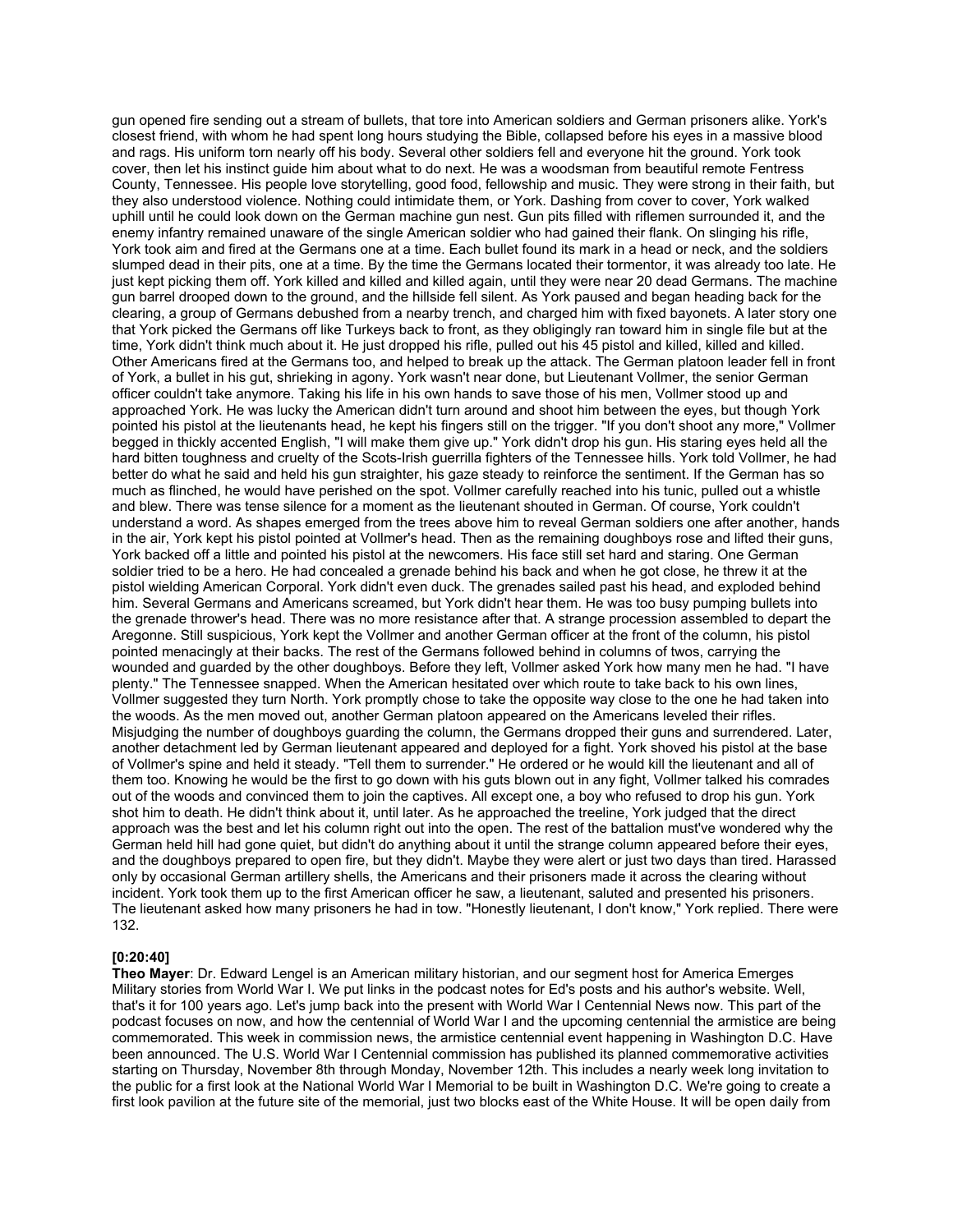November 8th through November 12th. Visitors will be treated to a first look at the amazing 12 foot maquette. That's a miniature of the plan larger than 60 foot long memorial sculpture. Visitors will see renderings and videos that show the park transformed into a poignant and reverend remembrance, dedicated to the men and women who served 100 years ago, and shaped the nation we know today. Additionally, there'll be other daily events in the park, honoring the many dedicated and diverse groups that served. There'll be era music with live jazz concerts from the 369th experience, wreath layings and various ceremonies to commemorate the effort, the sacrifice, and the end of the fighting. On Sunday morning and in partnership with the National Cathedral, there'll be a sacred service at the Cathedral. Open to the public and you're invited, but if you're not in D.C. We're going to be live streaming it for you. The service will also include the bells of peace national tolling, to commemorate the centennial of the armistice. Of course, now literally thousands of Americans in organizations are pledging to participate by tolling their own bells at 11:00 AM local time on this 11th day of the 11th month. Whether with their local bells or the bells of peace app. We've got information for you online. Just go to the commission's website, search for World War I commission on Google or type ww1cc.org into your browser. That's the letters W, W, the number one and the letters CC, that's Charlie and start exploring the armistice events and resources for your own local armistice commemoration. Thank you. Well those are some of the events planned for November, but coming up well before that, we'd like to highlight an event in the big apple. This is a special treat for families and all those car and train enthusiasts out there. To tell us about it, we're joined by our New York City regular, Mr. Kevin Fitzpatrick. A guy who knows a lot about New York and World War I. Kevin's the program director of the World War One Centennial Committee for New York City, a member of the East Coast Doughboys Reenactors, and now working directly with the commission. Kevin's brought in a special guest, Polly DesJarlais, education manager from the New York Transit Museum. Both of you, welcome to the podcast.

#### **[0:24:23]**

**Kevin F.**: Thanks for having us on.

#### **[0:24:24]**

**Polly D.**: Thank you.

#### **[0:24:24]**

**Theo Mayer**: So polly, I've never been. What's The New York Transit Museum and if I go there, what am I going to experience on a typical day?

### **[0:24:32]**

**Polly D.**: The New York Transit Museum is this wonderful gem of a museum. I think we are pretty unique in the world, and being housed in a 1976 subway station. So we often have people who are coming to find us and they're looking for a grand building, and a big door. In fact, they have to come down into a subway entrance right here in downtown Brooklyn. So the Museum was founded way back in the 70s, and it was really supposed to be a temporary exhibit that was going to celebrate transit in New York City during the bicentennial celebrations. It was just a huge hit. We opened on July the 4th, '76 and we were going to close on Labor Day. Our three month tour extended to 42 years. We are one of the premier transportation museums in the entire world, and certainly in the country, with the biggest urban transportation museum here. We're dedicated really to telling and reserving the stories of mass transportation. That's everything from the extraordinary engineering feats, and those immigrant workers really who build all tunnels over 100 years ago. The communities of the city that were drastically transformed by transportation, and the ever evolving technology and design and ridership of the huge system that runs 24 hours a day, every day of the year. What you might see on a typical day, well if you come during the school year, you're going to see hundreds of school children. We welcome over 30,000 school kids every year, and some of those kids get to meet costumed educators, who portray people from the past. We tell the story about a worker who was a sand hog, who built the Montague Street Tunnel under the East river which is what the R train currently runs through. He went through this harrowing explosion called a blow out and he survived, so he became a very famous, famous guy. We tell the story about a woman in the 1870s and 80s, who designed and invention to quiet the rails of all of the elevated train lines that ran up and down Manhattan. You can wander through and see exhibits about how New York City is portrayed in comic books, or you can come and drive a bus. We have two bus cabs that you can sit in and operate, and then we have a platform with a revolving collection of about 20 vintage subway and elevating cars. Our oldest elevated trunk car dates back to 1904, and our oldest subway car is really a World War I era car. It dates from 1960.

# **[0:27:28]**

**Theo Mayer**: Which brings us to World War I day at the museum. Kevin, apparently you're going to be working on helping to set up a not typical day. Tell us about that.

# **[0:27:39]**

**Kevin F.**: Yes. So this is coming up on Sunday, October 21st from 11:00 to 4:00. The reason we want to go to the transit museum, it really is one of the top five destinations for museum goers in all of New York City. As a public historian, you want to go where the people are. In New York, if you want to see art, you go to the Met, but if you want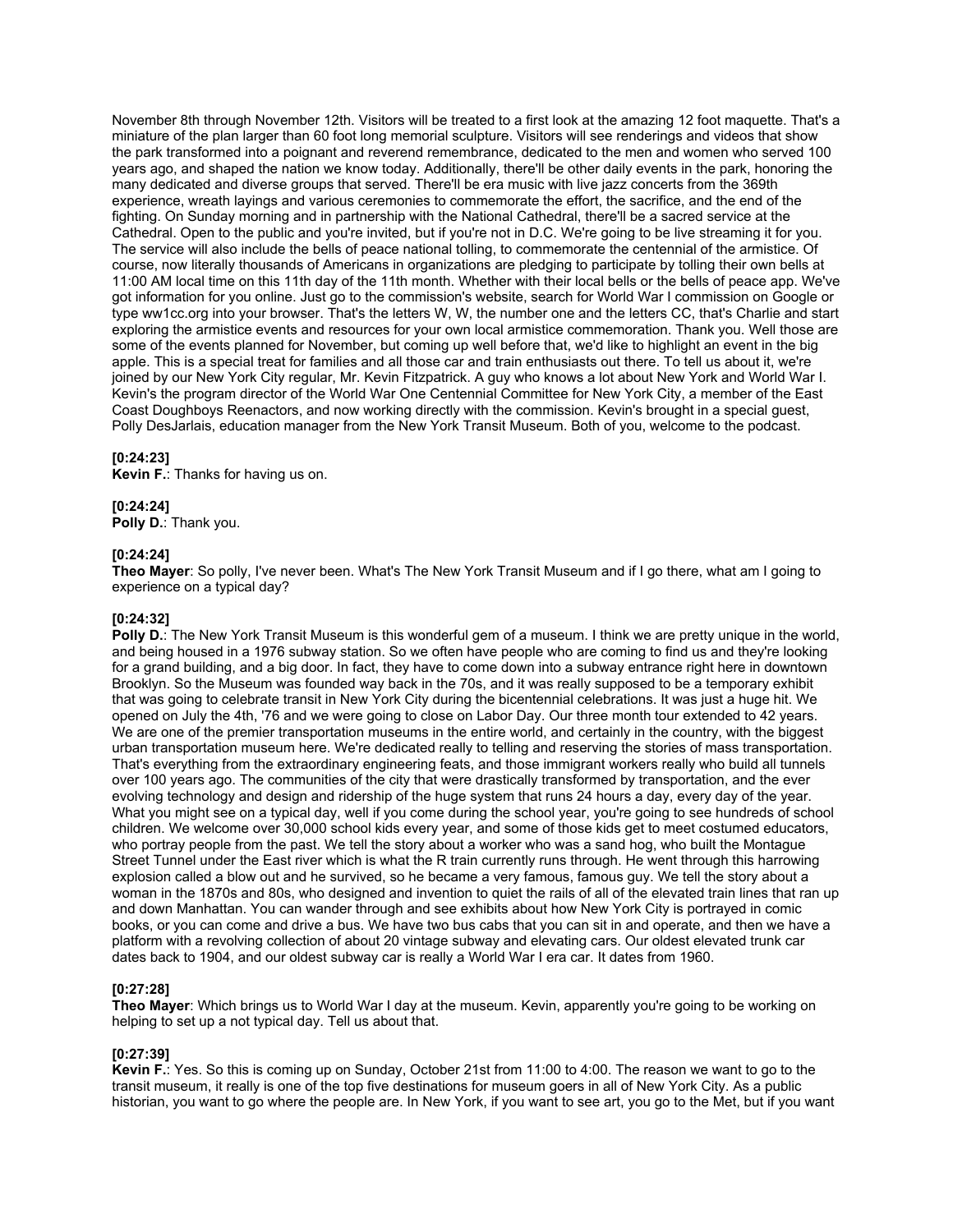to see transit, you go to the transit museum. So what we're going to be doing is bringing about a dozen reenactors living historians, portraying doughboys, portraying women in service, women in uniform, everything from infantry, to medicine, to the veterinary corps. What's great is the collection has subway cars from the World War I era, that doughboys and their friends and family would have ridden on a century ago. So we'll have exhibitions right there on the subway platform with displays and artifacts, as well as something I'm really looking forward to seeing is inside one of the 1916 cars. We're going to have a phonograph setup playing 1918 recorded music inside.

# **[0:28:38]**

**Theo Mayer**: That's great.

# **[0:28:39]**

**Polly D.: It's going to be amazing.** 

# **[0:28:40]**

**Kevin F.**: It's also great to go to Brooklyn, because Brooklyn gave 2,800 men and women to the war. It's also great to go to the transit museum because more than three dozen men, who worked for the transit system gave their lives in World War I and they're remembered on memorial at Grand Central Terminal. So it's very nice to have that link to the past at the transit museum.

# **[0:29:00]**

**Theo Mayer**: Well Polly, do you have any other World War I related events or exhibitions in the works?

# **[0:29:05]**

Polly D.: Coming to see our two World War I era subway cars, Kevin and the gang will be on a car from 1917 that we call a Low V, which stands for low voltage trunk car. It's about as close as we have in our collection to what an original subway car would have looked like, and it's just walking inside it and interacting with this object. It's an amazing experience. We talk a lot about time traveling here, and you really can't time travel because you're looking around this train car and the map is from this era, and the advertisements are from this area. So you're really taken back in time and your inside this time capsule. Even as a modern New Yorker, you'll walk in and you're recognized some things, some references for today's riding. I think anybody that comes on that day apart from seeing all these incredible reenactors, will really get a sense of what it meant to travel back then. On top of our World War I day, this weekend actually, we're participating in a walking tour up in Van Cortlandt Park with the Bronx historical society where a lot of the soldiers, sailors and Marines depart in New York for France, deployed and did training exercises up in Van Cortlandt Park in the Bronx. So we're going to have a fabulous walking tour up there on October the 13th, and we really hope that we're going to also participate in the bells of peace. Bell tolling on Veteran's day. When you switch on the third rail, which is what powers the subway, when you turn that on, a bell rings. So we're hoping to switch on our subrail at 11:00 AM, and then we have some bells on our oldest car, the elevated trunk cars and so we're going to be hoping to ring those also.

# **[0:30:46]**

**Theo Mayer**: That's fantastic. Well, thank you both very much for coming in. It's a definite twist on the commemoration. Thank you.

**[0:30:54] Polly D.**: Thank you.

# **[0:30:54]**

**Kevin F.**: Thanks for having us on. Thank you.

# **[0:30:56]**

**Theo Mayer**: Kevin Fitzpatrick and Polly DesJarlais, organizers of the upcoming World War I day at the New York Transit Museum. Learn more about the museum and the events at the links in the podcast notes. This week for our remembering veterans segment, I want to introduce you to a longtime friend and volunteer of the U.S. World War One Centennial Commission, Dr. Virginia Dilkes. A member of the advisory board for the Georgia World War One Centennial Commission, and Co editor of a book about her father's service in World War I called Remembering World War I: An Engineer's Diary of the War. Charles Edward Dilke's story has been turned into a stage production called, A Year in the Trenches, written by playwright James Rana. Virginia, you've been listening in as we produce the podcast since it's genesis, as a coordinated conference for all the commissioners and volunteers way back. So it's really great to finally have you on the show. Welcome to the podcast.

# **[0:31:54]**

**Virginia**: Well, thank you very much for this opportunity.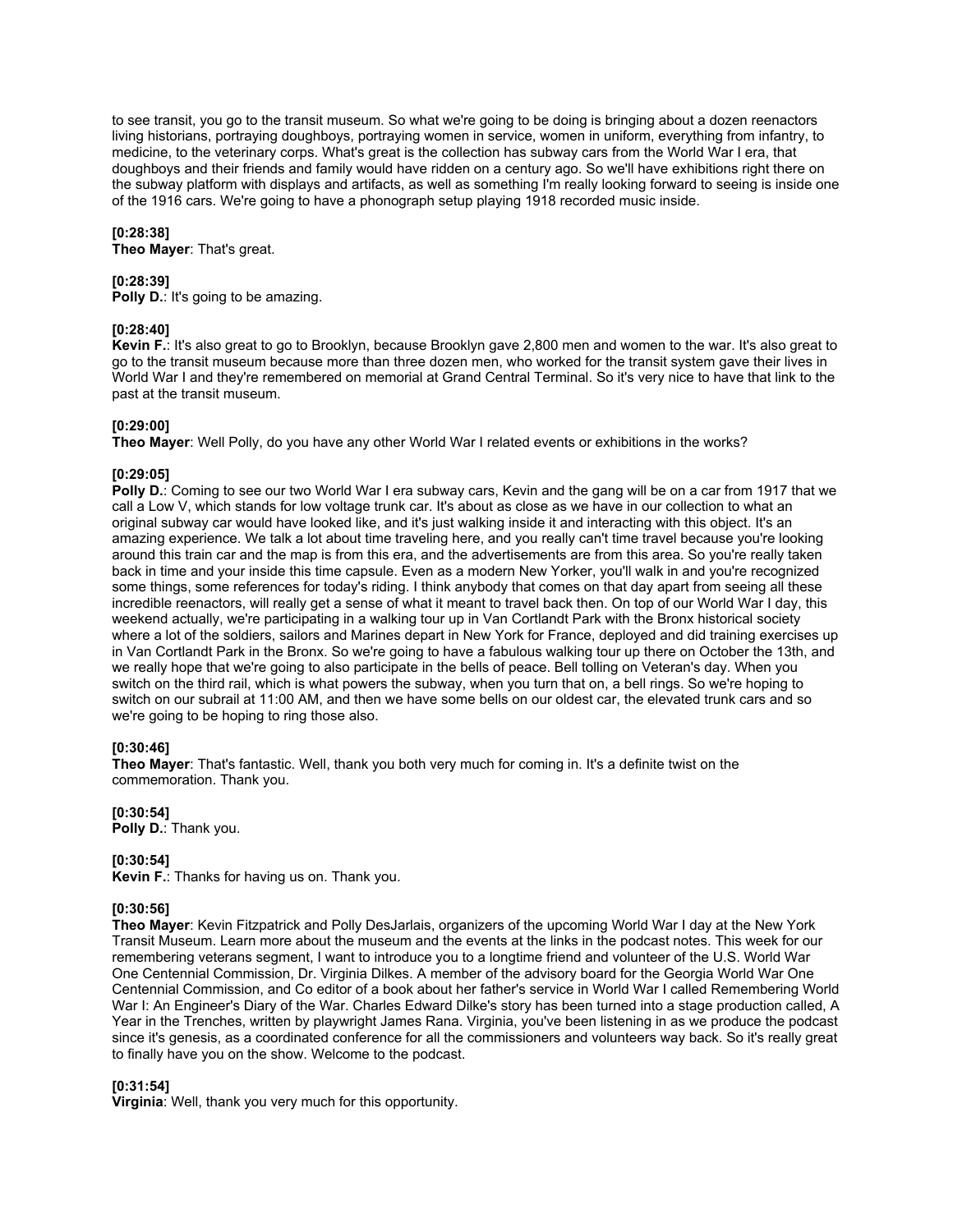# **[0:31:57]**

**Theo Mayer**: Virginia, your father was an engineer who kept a daily diary during a service in France. Tell us about that.

# **[0:32:03]**

**Virginia**: Yes. He kept his daily diary from August 6, 1917 which was the day that he left the shores of the United States to fight the war in Europe, until April 19th of 1919, which is the day while serving in the army of occupation in Germany, he was granted a pass to Paris to visit with his sister which would be my aunt Marie-Louise. Combat engineers such as my father were told not to keep notes, because their notes may reflect troop movements and aid the enemy. However, he knew history was being made and he was a part of this historic event. So bearing in mind this responsibility, he would bury his notes in the soil of France before going into battle. He wrote his memoirs based on his diary, probably while he was serving in the army of occupation and completing it after he returned home.

# **[0:32:59]**

**Theo Mayer**: Now, you and your sisters decided to turn your dad's diary into a memoir and publish it, then go out and talk about the book. How did that get started?

# **[0:33:07]**

**Virginia**: Well, we started talking about it in 1999 and really got going in 2000. It seemed like the right thing to do with the upcoming centennial. However, progress was slow because we were all working, and we lived in three different areas of the country. We would try to arrange to meet as a family typically once a year, or we would meet at a national meeting of either the National World War I museum, or the World War I historical association. We went to the National Archives in College Park, Maryland and to the military library at Clemson University among other places. Our father used a lot of geography of France in his writing, and it took looking at old maps a good while in order to follow his footsteps. We also made a decision to include at the end of each chapter, how historians have documented what he experienced and that took a while too.

# **[0:34:03]**

**Theo Mayer**: That's actually a really great approach. Now at some point in your journey, you met Sarah Cureton from the New Jersey Commission. Tell me about that.

# **[0:34:11]**

**Virginia**: Yes. She has just been a wonderful context. I was a volunteer for the United States World War I Commission and as a volunteer, I asked the United States Commission if I may reach out to New Jersey because New Jersey is my native State. I called the New Jersey historical commission, and talked with the Executive Director Sarah Cureton. Well, Sarah really was quite ahead with New Jersey's World War I commemoration plans, but she was not aware a National Commission was hard at work. I was able to connect the New Jersey historical commission with United States World War I commission. After my sisters and I published our book, my New Jersey sister asked if I'd be willing to travel to New Jersey, and do a book presentation at her local library. About the same time, I was in communication with Sarah Cureton, and I mentioned I would be doing a book presentation at a local New Jersey library if she would like to come, and she said she would. After my presentation, she bought my book. Well, a few months later, Sarah emailed me and said she wanted to develop her idea to use the arts as a means to educate New Jersey's middle and high school students about World War I. She had been looking for a book written by a New Jersey author. So she asked if she could commission a play based on my father's book. His book turned out to be ideal foundation for the play, since he was in the war from beginning to end. This detailed accounts of his experiences in battle made it easy to inject other New Jersey World War I veterans into the story line, because one of Sarah's goals was to showcase New Jerseyites, who made a difference in World War I. So James Rona and dramaturge Gayle Stahlhuth researched New Jerseyites World War I veterans who would have or could have encountered my father, Sergeant Dilkes. The play entitled A Year in the Trenches was performed at the Eastland theater in fall of 2017, and spring of 2018. I would be remiss if I did not mention the play was commissioned by not only the New Jersey historical commission, but also the New Jersey State Council on the arts.

# **[0:36:29]**

**Theo Mayer**: Well Virginia, it's a wonderful story and you've been on quite an adventure. What advice would you give to other people who want to pursue their family's heritage?

#### **[0:36:39]**

**Virginia**: Well based on my own personal journey, first of all, I would tell them to use local resources such as your library. I found my library as soon as they knew what I was trying to do, they went to all lengths to try to help me. Secondly, to read World War I references pertaining to where your relative served. For instance, even reading the autobiography of General Pershing, the two volume set was extremely helpful. Then I also would suggest get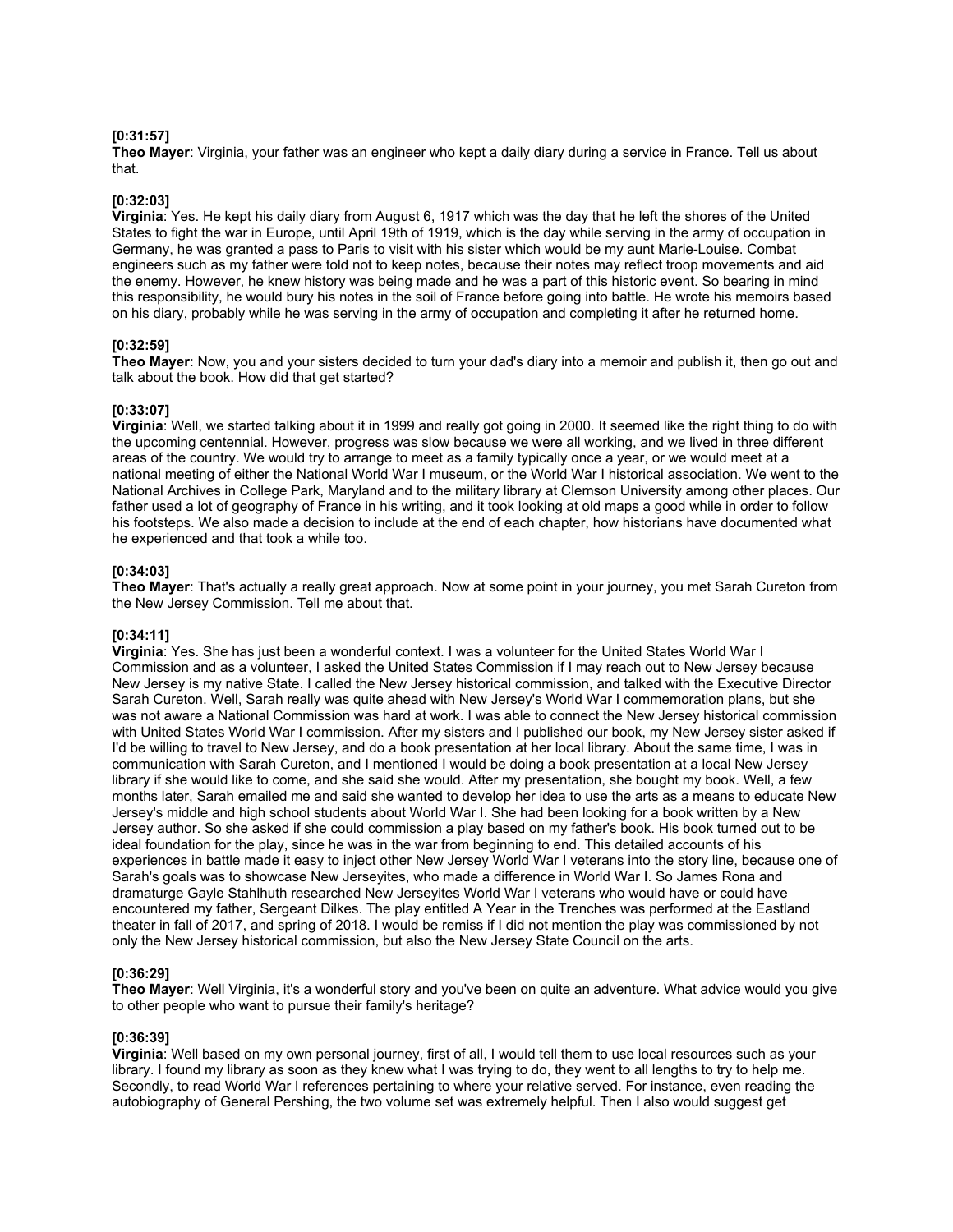involved with World War I organizations, and build a network. For instance, we attended symposia on World War I, especially those presented at the National World War I museum, and we talked with curator Doran Cart, and archivists Jonathan Casey. Those two bent over backwards to help us find information on our father's service. I also would say, don't be afraid to donate to these organizations and thank them for helping with your research, and give credit where credit is due. If your relative happened to serve over there, and you have the opportunity to go over there, visit the World War I American military cemeteries. Each is a treasure trove with the history of the battles fought nearby.

# **[0:37:53]**

**Theo Mayer**: Well Virginia, this has been a wonderful interview. I want to thank you not only for everything you've done for the World War I Commissions and the whole centennial, but your dogged determination to get the story out. That's wonderful, thank you.

# **[0:38:07]**

**Virginia**: You're welcome. Passion is the word.

#### **[0:38:10]**

**Theo Mayer**: Passion is the right word. Dr Virginia Dilkes is a member of the advisory board for the Georgia World War One Centennial Commission, and the daughter of a World War I veteran. Learn more about her, her father and his service at the links in the podcast notes. This week for speaking World War I where we explore the words and phrases with their origins in World War I. This is the story of men over a decade apart, seeing opportunity and acting on it. Our speaking World War One phrase this week is the Teddy Bear suit, but before we can explore the Teddy Bear suit, we had to track down the story of the Teddy Bear. Fade out, fade up in 1902, Theodore Roosevelt invited by Mississippi Governor Andrew H. Longino is on a bear hunting trip near Onward, Mississippi. Well Roosevelt, a renowned big game hunter just didn't even spot a bear. It was just one of those things. So some well meaning assistants, went and cornered a small black bear and tied it to a willow tree. Then they brought Roosevelt over to shoot the beast. Well, Teddy didn't think that that was very sporting and he refused to shoot the poor thing. Next thing you know, the story turns into a cartoon, published in the Washington Post, showing a big old teddy and a big old gun and a cute little bear with a caption that read, "Drawing the line in Mississippi." Well, that 1902 meme went viral. Cut, fade up in Brooklyn, a candy shop owner and his wife, the Mitchum's, saw the cartoon and had an idea to make a cute little stuffed toy bear, dedicated to the president who refused to shoot it, and they called it Teddy's Bear. Now that was the beginning of the ideal toy company, as well as one of the most popular plush toy ideas ever. The Teddy Bear. Fast forward to the winter of 1916, a British Royal Navy Air Service pilot, a gentleman named Sidney Cotton joined his fellow pilots as they scrambled for the mission. Now Cotton noticed that while his fellow pilots were freezing from the wind blowing through the seams of the clothing up there, he was feeling pretty cozy because he happened to have been in oil soaked overalls without seams when they scrambled. This gave him an idea. He took leave and went to London. There, he designed a one piece suit with three layers. A thin fur lining on the inside, a layer of air proof silk and an outside layer of light burberry material. The design was registered by Robinson and Cleaver on behalf of Cotton, and the suit was appropriately named the Sidcot suit after Sidney Cotton. Well, the Sidcot suit was a [inaudible] saying, and with it made of light brown material and with the inner fur lining making you look all puffy and fluffy when you wore it, it wasn't long before it got a nickname. The Teddy Bear suit. A popular flight accessory for decades, until he did plane interiors. The Teddy Bear suit, this week speaking World War I phrase. Learn more at the link in the podcast notes. In our historians corner, join us for a deep dive into one of the most American of pastimes, baseball. It's world series season, and joining us to tell us more about baseball during World War I is Jim Leeke. Author of the book, From the Dugouts to the Trenches: Baseball during the Great War. Jim, welcome.

# **[0:42:01]**

**Jim Leeke**: Thanks for having me.

# **[0:42:03]**

**Theo Mayer**: So Jim, when you look at the newspaper Stars and Stripes from 1918, or anywhere that era, every single issue talks about baseball. How popular was the sport in the 1910s and what's different about the game then than it is today?

#### **[0:42:18]**

**Jim Leeke**: Well, back then it really was the national pastime. When America entered the war in 1917, they were the two major leagues of course, and there were 22 minor leagues. So it was a very healthy game.

#### **[0:42:30]**

**Theo Mayer**: For the second round 1918 military draft, unlike the film actors, baseball players were dropped from the draft exemption list and that caused the series to be played really early in September. Can you tell us about that series?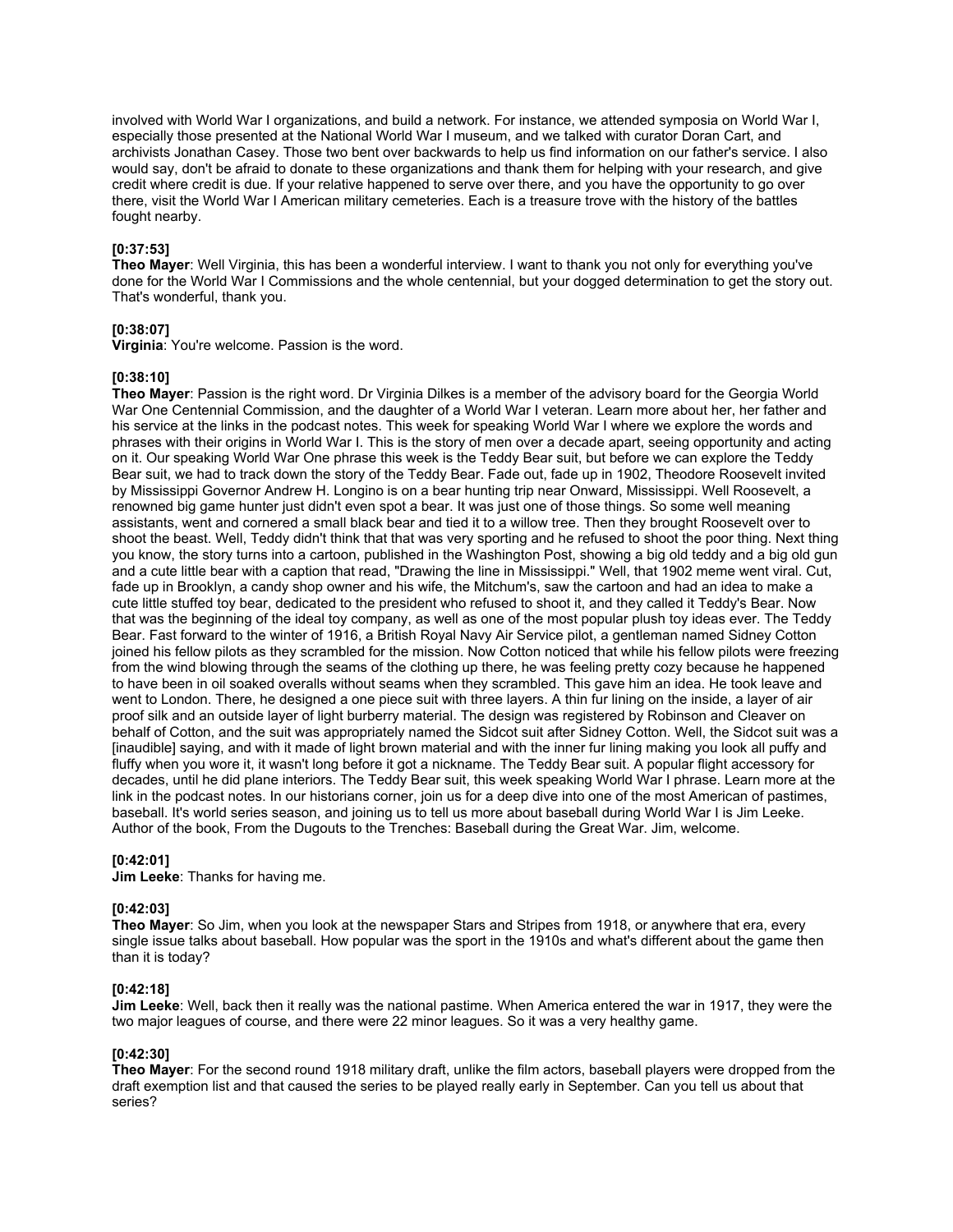# **[0:42:43]**

**Jim Leeke**: The regular season ended on Labor Day and the world series started right after that. It was the very famous 1918, Chicago Cubs Boston Red Sox series. The big thing that came out of that series came in game one which was September 5th in Chicago. That was at Comiskey Park, where there are the smaller Cubs stadium. The star of the day, if not the game was a young third baseman for the Sox named Fred Thomas, who actually was in the navy and was on leave from Great Lakes to play in the game. At the Seventh-inning stretch, a military band struck up the Star-Spangled Banner, which was not yet the national anthem, but it was a very famous and popular nonetheless. The other players on the field turned to the flag and took off their caps, and put their hands over their hearts. Fred Thomas being in the service, snapped off a very correct military salute and this was noticed in the stands, and the fans began singing The Star-Spangled Banner. It got louder and louder until it was this overwhelming and almost chilling rendition, and that really was the start of The Star-Spangled Banner being played at American Baseball games. Not every game yet, but from then on, it was played each world series game and opening day. Then in World War II, began being played for every game. The other aspect of the 1918 world series was in Boston, came five B players, threatened to strike. That was a very controversial thing. Their share of the world series had been cut really without their input, and they weren't happy. On the train from Chicago to Boston, the players got together and decided not to take the field until they got a better deal. They actually had an argument, but it wasn't an argument they could make in that time at that place. The fans were in the stands waiting, among the fans were a number of wounded American troops. The players were in a no win position, and eventually cooler heads prevailed and they took the field, but they just got pummeled in the press. The players got pummeled, the owners got pummeled, the leagues got pummeled and nobody came out of it well, which is almost entirely forgotten today. Nowadays, the 1918 world series is remembered fondly, because the Red Sox won it and didn't win it again for 86 years. At the time, it was very controversial and tainted in a way.

#### **[0:45:16]**

**Theo Mayer**: Well now regardless of the draft, a lot of baseball players volunteered, right?

#### **[0:45:21]**

**Jim Leeke**: A number of players did volunteer. More often, they waited for the draft notice but there were quite a few who volunteered. The first active player to do that was Hank Gowdy. He was the catcher for the Old Boston Braves and the world series hereof for the 1914 Miracle Braves. Hank signed up in June 1917 and reported for duty the following month, and ended up as a color sergeant in the 42nd division, the famous Rainbow Division and he was in combat in France for quite a while. There were a number of former major leaguers who signed up as well, and a large percentage of those seem to end up in officer's training. Many of them went overseas as well. My favorite was a pitcher named Edward Doc Laffite, who had played for the Tigers and the Brooklyn Tip-Tops in the Federal League and Doc was a dentist. He served in a plastic surgery unit in the army in France and England. He helped repair soldiers ruined faces, very admirable and worthwhile endeavor there.

# **[0:46:26]**

**Theo Mayer**: That leads us to about 100 years ago this week, when Captain Eddie Grant was killed in action. Can you tell us about him and how America reacted to his death?

#### **[0:46:36]**

**Jim Leeke**: Yes. Captain Eddie Grant, he was called Harvard Eddie when he played. He played 10 years in the big leagues. In fact, he was Harvard educated, he was a New York lawyer after he retired and he was one of the former players who signed up very early. He was in officer training by May 1917. He went to France with the 77th division, and I know you've dealt with this in previous podcasts. Havard Eddie He was killed in the Aregonne forest attempting to rescue the lost battalion, which was commanded by a friend of his major Whittlese. The newspapers called Eddy Grant Baseball's first gold star, that wasn't accurate. He wasn't the first former major leaguer that died during the war, but he was certainly the biggest name. His death hit the headlines in probably every sports section in the country, and off the sports pages as well. An acquaintance of mine, the umpire Perry Lee Barber, not long ago tweeted out, Eddie Grant lives. I'd use that myself since #Eddy Grant lives because I think it's true. You saw the fairly widespread publicity last week on the centennial of his death. So it was one of the great, sad stories of World War I.

# **[0:47:54]**

**Theo Mayer**: Jim Leeke is a World War I era baseball expert and author of the book, From the Dugouts to the Trenches: Baseball During the Great War. Learn more from the links in the podcast notes, which include Jim's World War I baseball website and his Twitter feed. Moving on to our 100 cities, 100 memorial segment, about the \$200,000 matching grant challenge, to rescue and focus on our local World War I Memorials. It's hard to believe that we launched this program in the spring of 2015, so long ago but that's when this week's profile project got going. Veterans of Foreign War post 1437 from Springdale, Pennsylvania. We're having their monthly meeting. When somebody showed up with a current issue of the American Legion magazine, the headline read, "A big opportunity."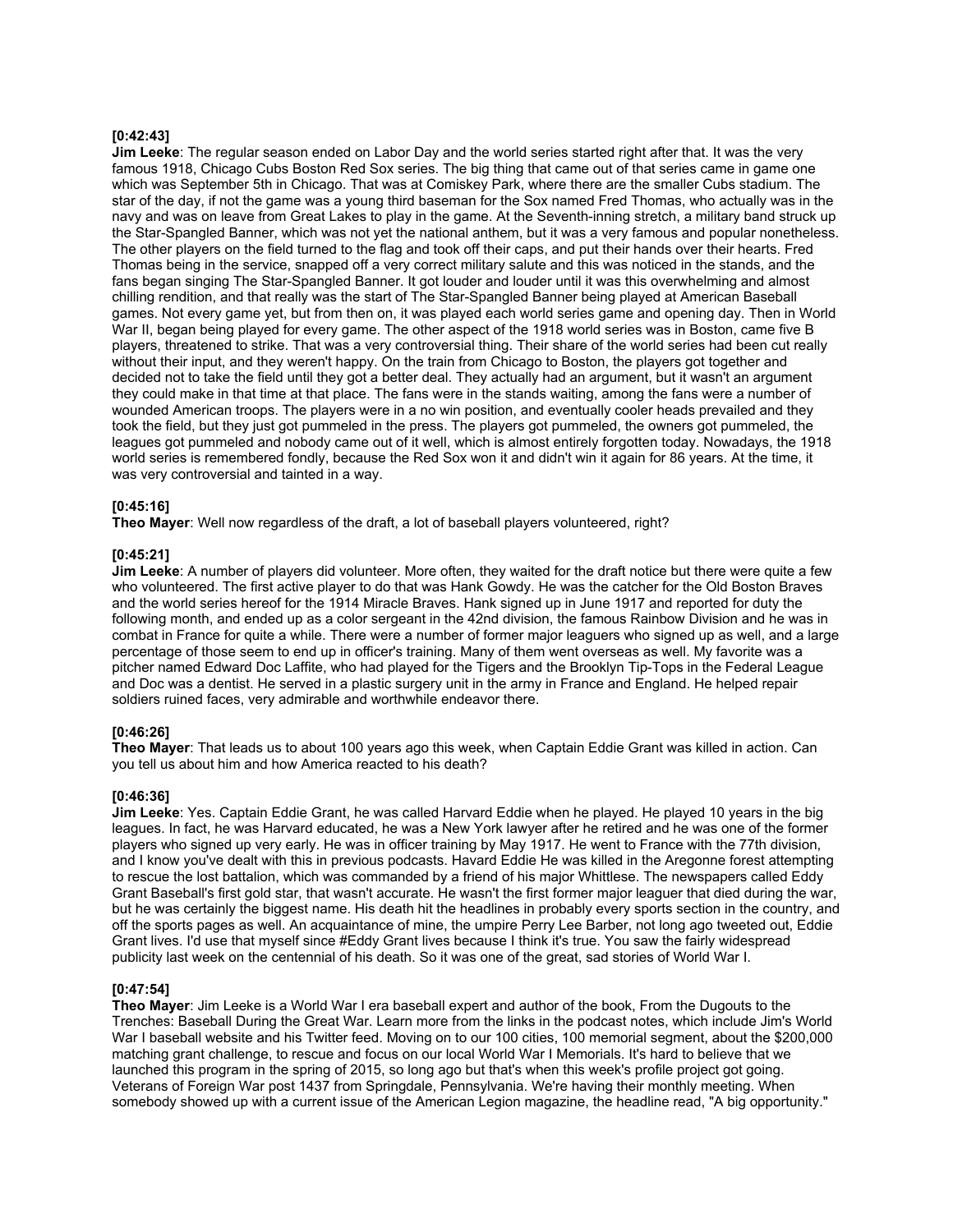Jump forward to today and we're joined by Patrick Murray, quartermaster for VFW post 1437, and the mayor of Springdale, Pennsylvania, Jo Bertoline. Gentlemen, welcome to the show.

# **[0:48:58]**

**Joseph B.**: Thank you.

# **[0:48:59]**

**Patrick Murray**: Thank you, good to be here.

# **[0:49:00]**

**Theo Mayer**: Patrick, starting with you, your post formed a World War I committee early on in the centennial period. How did that lead to your involvement with the 100 cities/100 memorials project? Tell us about the project itself, if you would please.

# **[0:49:12]**

**Patrick Murray**: Well like you said, it started with the American Legion article that was June of 2015. It was brought up in a meeting because the World War II veterans that were in the post at the time, wanted to do something about that memorial probably in the 1950s, but for whatever reasons it never materialized. When we seen this opportunity, we decided that we'll go in and see what we need to do to get it refinished. At first, we were going to have it taken off the wall and sent into Matthews Bronze in Pittsburgh to have it redone, but it was decided that that was too risky to try to take them off the wall without cracking it, or some damage to it. So we wound up getting a contractor to effect. It did work for Matthews Bronze, and they came out to the site and redid it. Along the way, they did the plaque that says veteran's memorial field too. We decided we'd do both of them.

# **[0:50:07]**

**Theo Mayer**: Patrick, tell me a little bit about veteran's memorial field. What is it?

# **[0:50:11]**

**Patrick Murray**: Well, it started out as a baseball field and we researched where we could. It was originally [inaudible] melon field, and we still track it down when it was renamed to [inaudible] Veteran's Memorial Field. We still haven't tracked that down good yet. We believe it was probably in the 1930s. Yeah, it started out as just a baseball field, now it's a football field. Anybody that attends the football games now, they can see the plaque hanging on that one wall down there, so we're hoping we keep bringing attention to it. More people will see it.

# **[0:50:41]**

**Theo Mayer**: Well Patrick, memorial stadium in Los Angeles is a World War I Memorial and saw soldier field in Chicago. So you're in good company.

# **[0:50:50]**

**Patrick Murray:** That's right. It's an honor to be in those locations and names.

# **[0:50:55]**

**Theo Mayer**: Patrick, you guys went to the city council almost immediately, didn't you?

# **[0:50:59]**

**Patrick Murray**: Yeah, we did because we knew that if we had to take care it off the wall, we just couldn't get out down here and do that. So we had to get the borough involved, and the city involved in it. That worked out good because they were all for doing this.

# **[0:51:12]**

**Theo Mayer**: I was going to ask about the community specifically. What was Springdale's involvement in World War I?

# **[0:51:15]**

**Joseph B.**: On the monument itself is 126 names on Springdale residence that served in World War I and I don't know what the population was way back then. Right now we have approximately 3,500 residents. It's just a small sleepy little town, so I'm sure we had a high percentage of our men and women serve in World War I. We just celebrated a centennial, so there's a lot of pride in our community and that wall, and these veterans here at VFW Post, they instill a sense of camaraderie to us and it's all a good thing. It really is. It's an honor to be associated with our VFW here. There are great people here. I know our post goes up to the high school once or twice a year, and gives a little speech on the history of the war, especially from our town and Kudos to our guys here.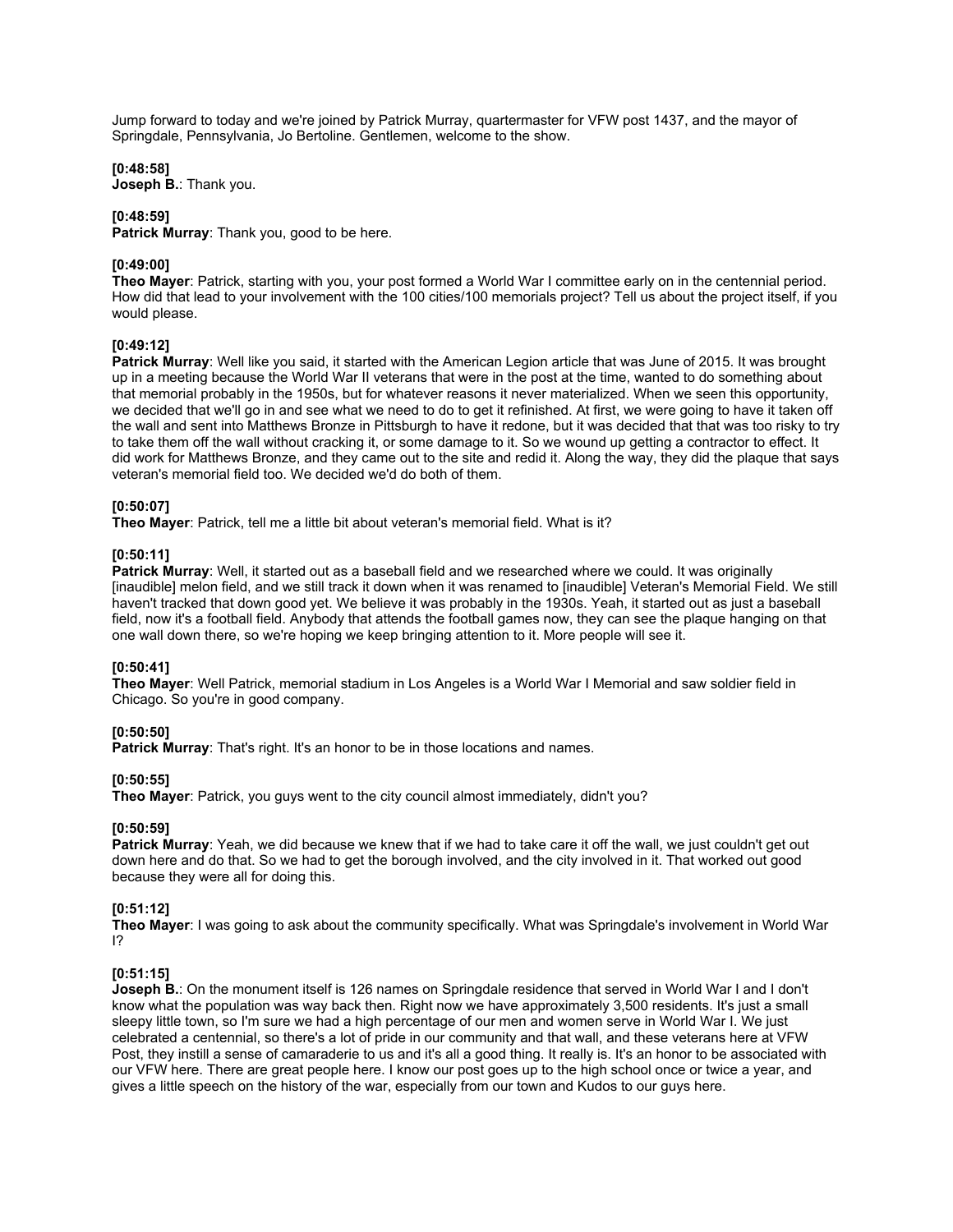# **[0:52:09]**

**Patrick Murray**: Last Saturday, September 29th, we went down to the cemetery in Washington, PA here for ... On that plaque, the KIA is Thomas Edward's Whitesides. We had trouble trying to track down where his body was buried. We thought it was overseas, but we found out through the help of the star group in the community here, his body was brought back to the United States in 1921, and he was buried in Washington, PA cemetery. We went down there and put a wreath on it. We tried to get his day too, he was killed on September 26, 1918.

### **[0:52:43]**

**Theo Mayer**: You rededicated your honor roll plaques around the anniversary of America's entry into the war. Can you tell us about that?

#### **[0:52:50]**

**Patrick Murray**: We had a nice little thing done at the field and what was nice about that, there were some young kids down there which then made it worthwhile too. Just want to make sure that the word got out, that the memorial was done there and what it represents to the community.

#### **[0:53:04]**

**Theo Mayer**: Mayor, a project like this reminds a community of its heritage and its history. Now why does that even matter?

### **[0:53:11]**

**Joseph B.**: History matters quite a bit. I'm currently doing an ancestry thing with my side of the family, and it's very important and especially being from an old town like this. We have generations of family that lived in this town. The younger generations, they're interested in our past. I would have to say that the patriotism in our little town is probably second to none. We've had a team of residents, they call themselves the STAR team, which stands for a Springdale Team of Active Residents. They got together and they put up military banners all along our main street, and that got people really fired up about the [inaudible] . Flags are going up all over the place and it's just a beautiful thing. It really is, and I'm just proud to be a mayor of this town. I truly am.

#### **[0:54:00]**

**Theo Mayer**: Any special plans for the centennial of the armistice coming up on veteran's day?

#### **[0:54:04]**

**Patrick Murray**: We're going to be in D.C. On veteran's day. We're going to put a wreath down at Porter Street monument to mark the end of World War I. What we did down at the field was a couple of weeks ago, we put flags up, overreached plaque, American flag, POW/MIA flag and put a centennial World War I flag above each plaque done at the field. We're going to be in D.C. And we're hoping that we can stand alongside the Los Angeles call to see and hear our name read out as one of the winners of the award.

# **[0:54:34]**

**Theo Mayer**: Fantastic, and then I get to meet you live. I'm going to come out as well.

# **[0:54:38]**

**Joseph B.**: We're open to do here in Springdale is the bell ringing too at the monument down there. We're trying to get that completed, so that'll be done on the one that Sunday, November 11th.

# **[0:54:47]**

**Theo Mayer**: Well thank you both and the borough for remembering World War I, and everything your community is doing for their involvement.

# **[0:54:53]**

**Joseph B.**: Thank you.

# **[0:54:54]**

**Patrick Murray**: Thank you very much.

#### **[0:54:55]**

**Theo Mayer**: Joseph Bertoline, mayor of Springdale, Pennsylvania and Patrick Murray, quartermaster for VFW post 1437 in Springdale, Pennsylvania. Learn more about the 100 cities/100 memorials program by following the link in the podcast notes. In articles and posts where we highlight the stories that you'll find in our weekly newsletter, the dispatch. Headline, A Purple Heart for Sergeant Lloyd. On October 13th at the US Army Training Center at Fort Jackson in Columbia, South Carolina, Brigadier General Milford H. Beagle Junior, commanding general is hosting a